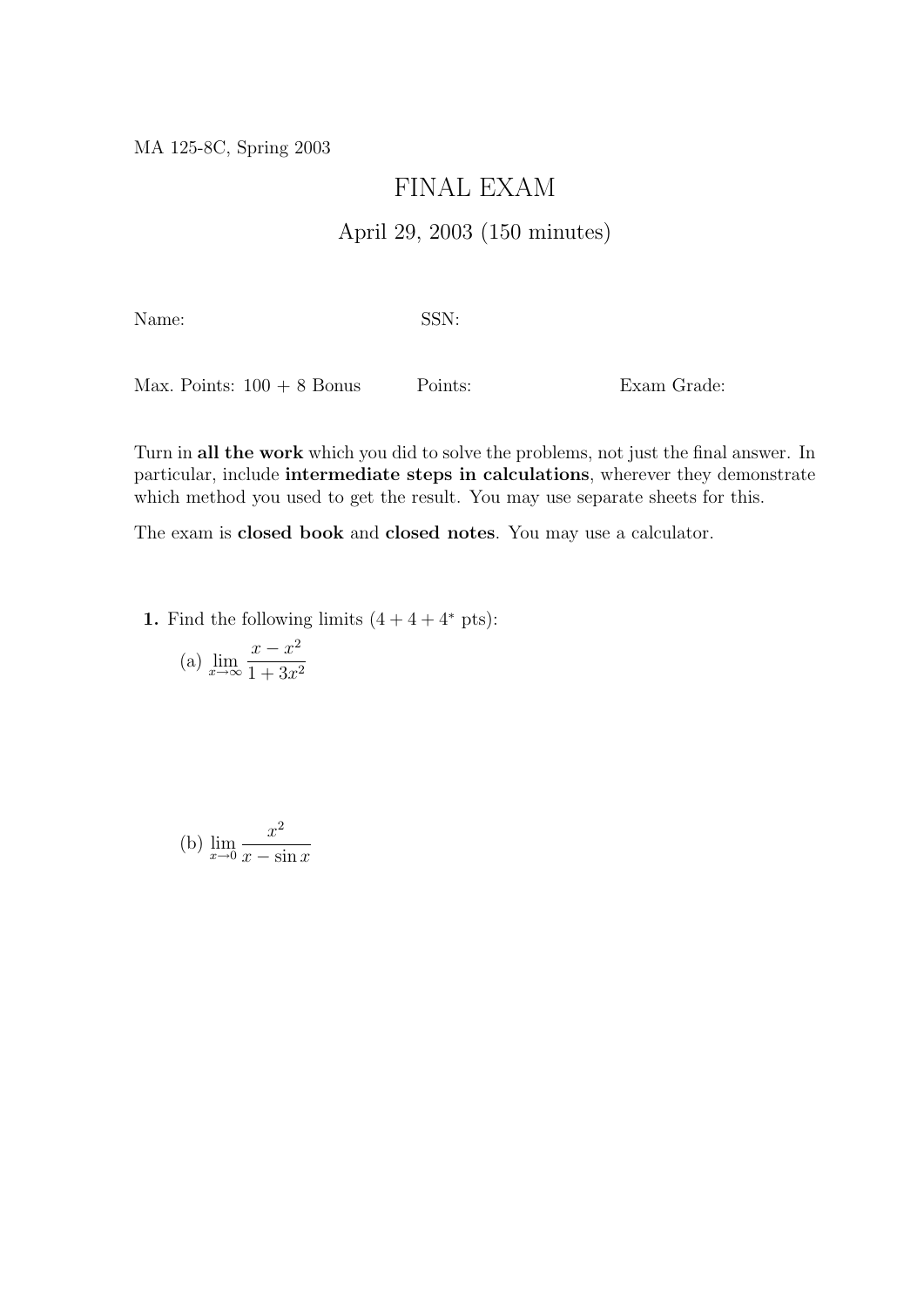$$
(c)^* \lim_{x \to 0^+} x(\ln x)^2
$$

**2.** Use the definition of the derivative to find  $f'(x)$  for the function  $f(x) = \frac{1}{x}$  (5 pts).

**3.** (a) Find the linearization  $L(x)$  of  $f(x) = \cos x$  at  $a = \pi/2$  (4 pts).

(b) Use  $L(x)$  to give an approximation for cos 1.6 and cos 2.5. Which of those two approximations should be close to the correct value and why? (4 pts)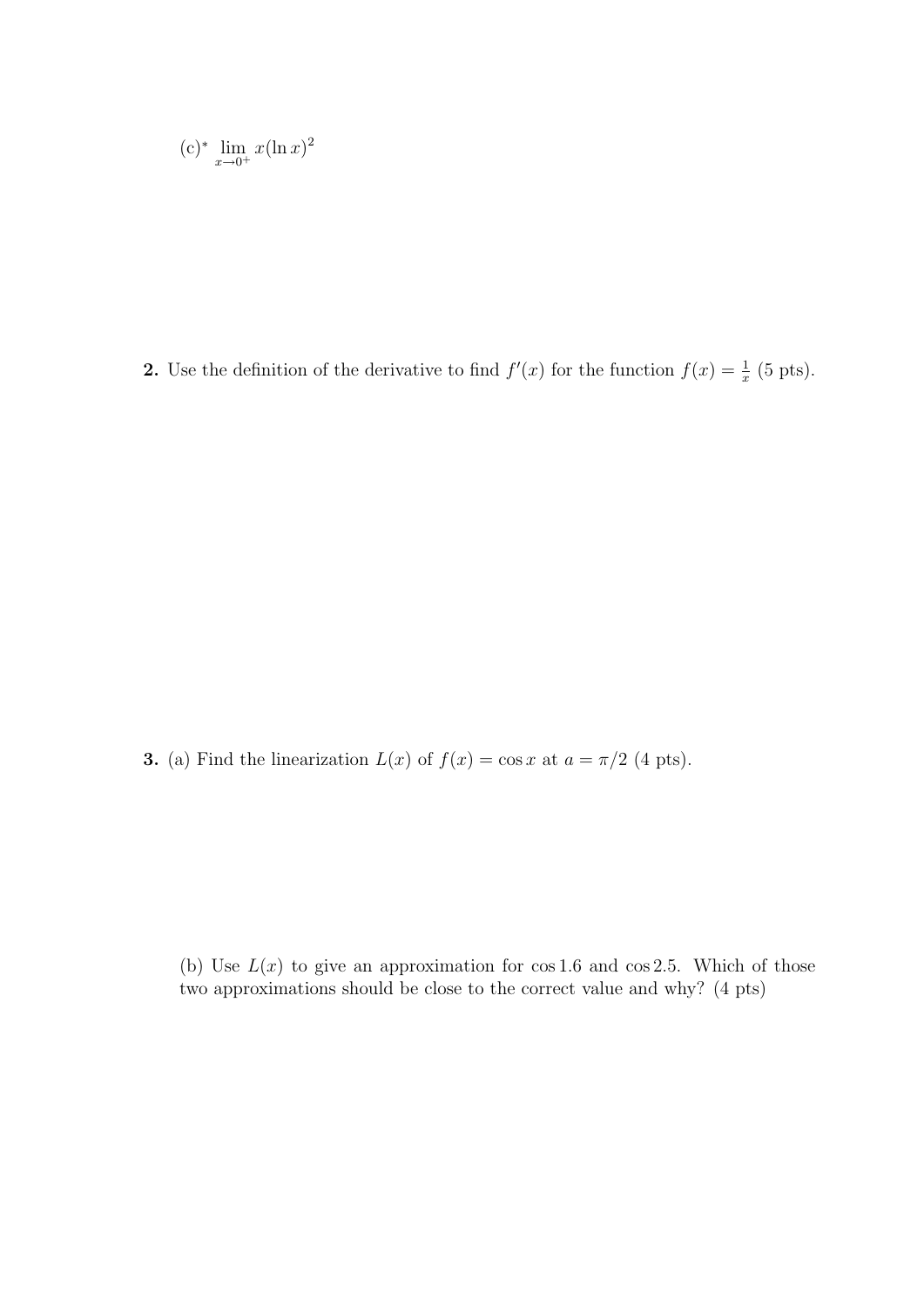- 4. The graph of the derivative  $f'$  of a function  $f$  is provided. Use it to find the following:
	- (a) intervals of increase and decrease for  $f(2 \text{ pts}),$

(b) local minima and local maxima of  $f(2 \text{ pts}),$ 

(c) intervals where the graph of  $f$  is concave upwards or concave downwards  $(2)$ pts),

(d) inflection points of  $f$  (2 pts).

(e) Sketch the graph of  $f''$  (2 pts). (f) Assume that  $f(0) = 0$ . Sketch the graph of  $f$  (4 pts).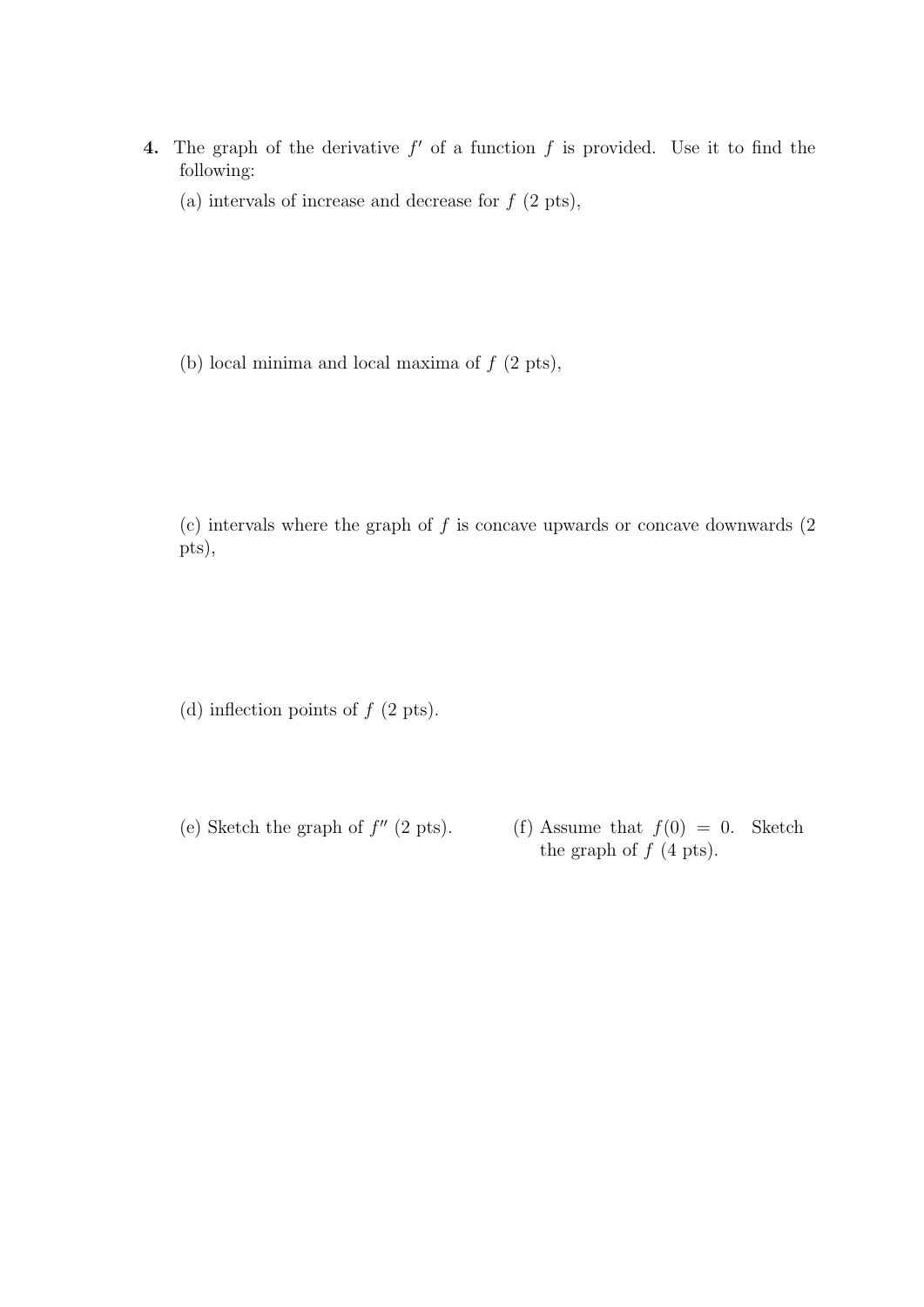**5.** Find the derivative  $f'(x)$  for the following functions  $(4 + 4 + 4 + 4^*)$  pts): (a)  $f(x) = xe^{x^2}$ 

(b) 
$$
f(x) = \sin(3x) - \cos(4x)
$$

(c) 
$$
f(x) = \frac{e^x + 1}{e^x - 1}
$$

$$
(\mathrm{d})^* f(x) = x^{\ln x}
$$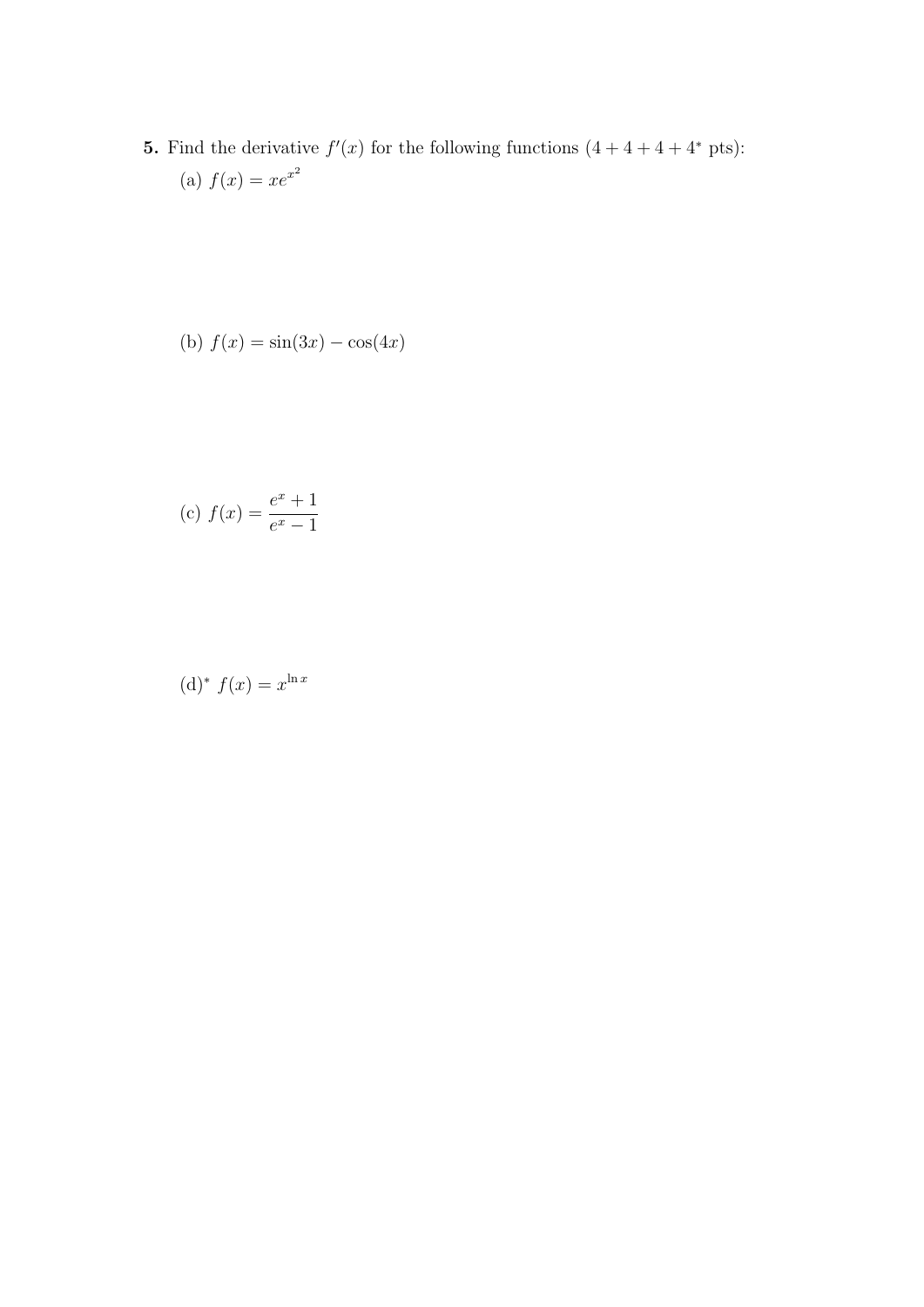**6.** (a) For the implicit function  $x^2y = e^x + y^3$  find the derivative y' in terms of x and y. (5 pts)

(b) Find an equation for the tangent to the graph of the above implicit function at the point  $(x, y) = (0, -1)$ . (3 pts)

7. Find all critical numbers as well as the absolute maximum and absolute minimum of  $f(x) = x + \cos x$  on the domain  $-\pi \le x \le \pi$ . (8 pts)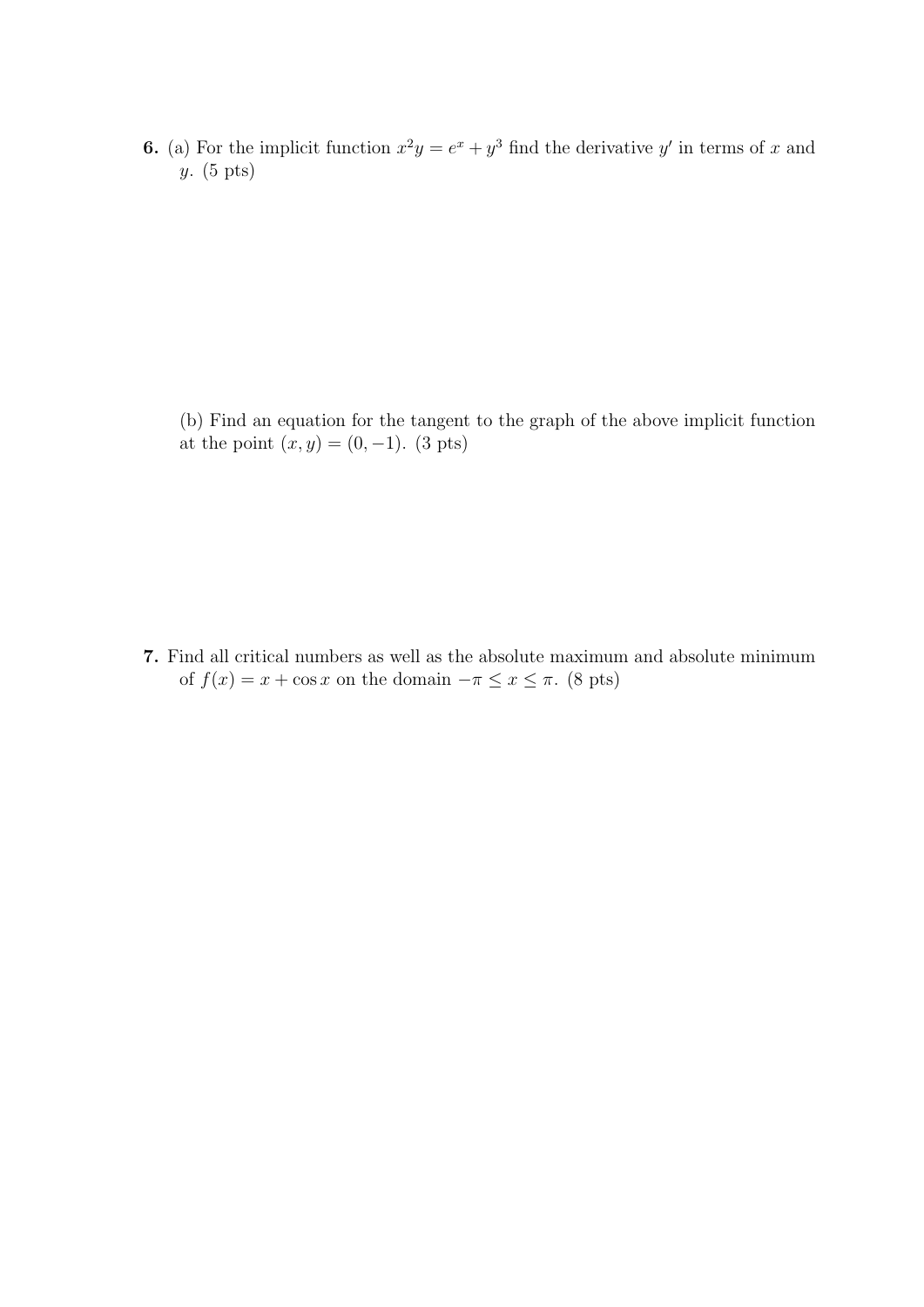8. A closed top box with square base is to be built with a surface area of  $600 \text{ cm}^2$ . How should the height and base length of the box be chosen to get a box of largest possible volume? (8 pts)

9. State the Mean Value Theorem and provide a sketch which explains its meaning. (5 pts)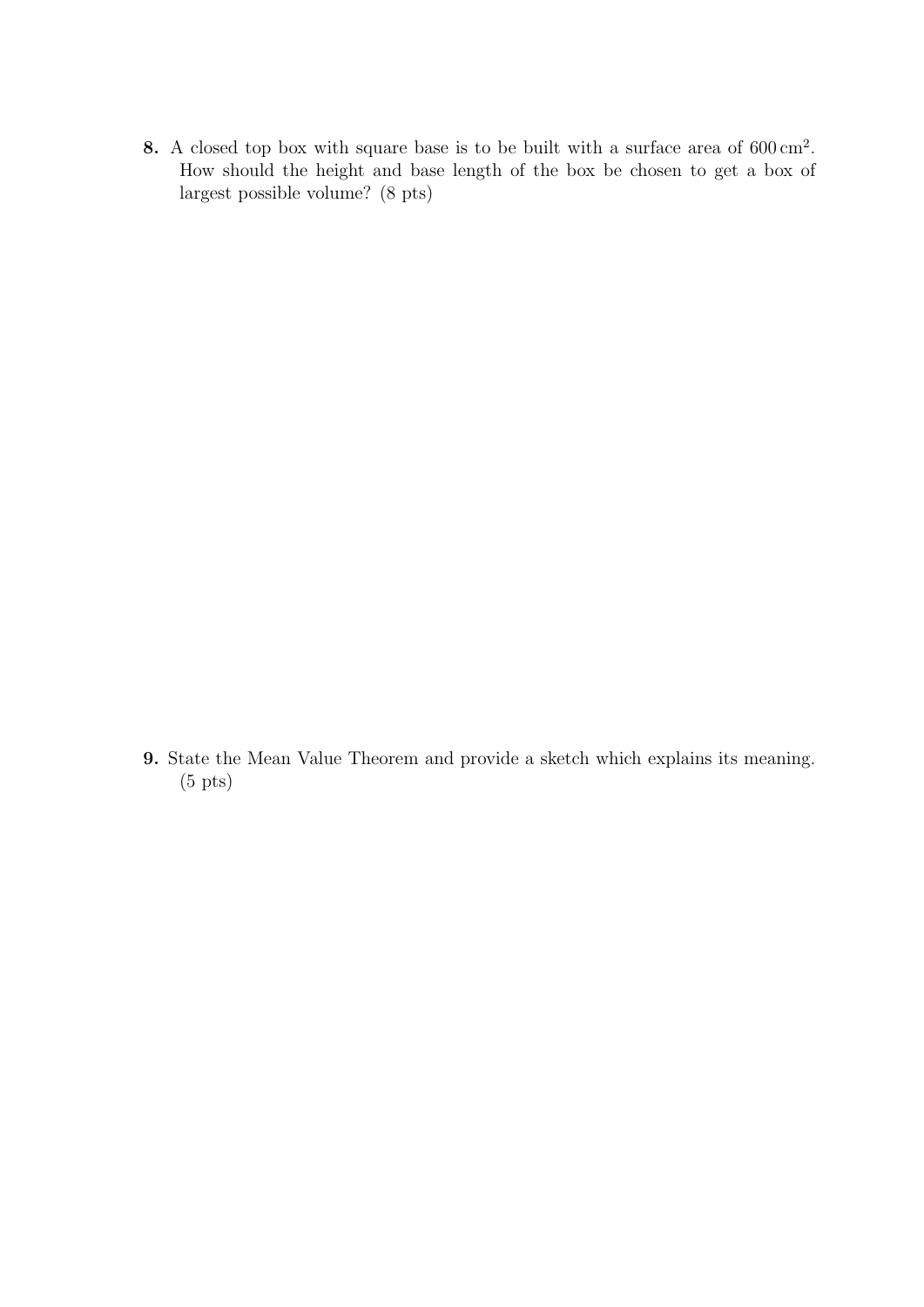10. Let  $f(x) = x^3$ .

(a) Find the definite integral of f from  $x = -1$  to  $x = 1$ . (4 pts)

(b) Find the total area between the graph of f and the x-axis from  $x = -1$  to  $x = 1.$  (4 pts)

11. Calculate:  $(4 + 4 \text{ pts})$ (a)  $\int_1^4$ 1  $\overline{x}$  $\frac{1}{\sqrt{2}}$  $\overline{x}$  $dx$ 

(b) 
$$
\int_0^1 \frac{2}{\sqrt{1-x^2}} dx
$$